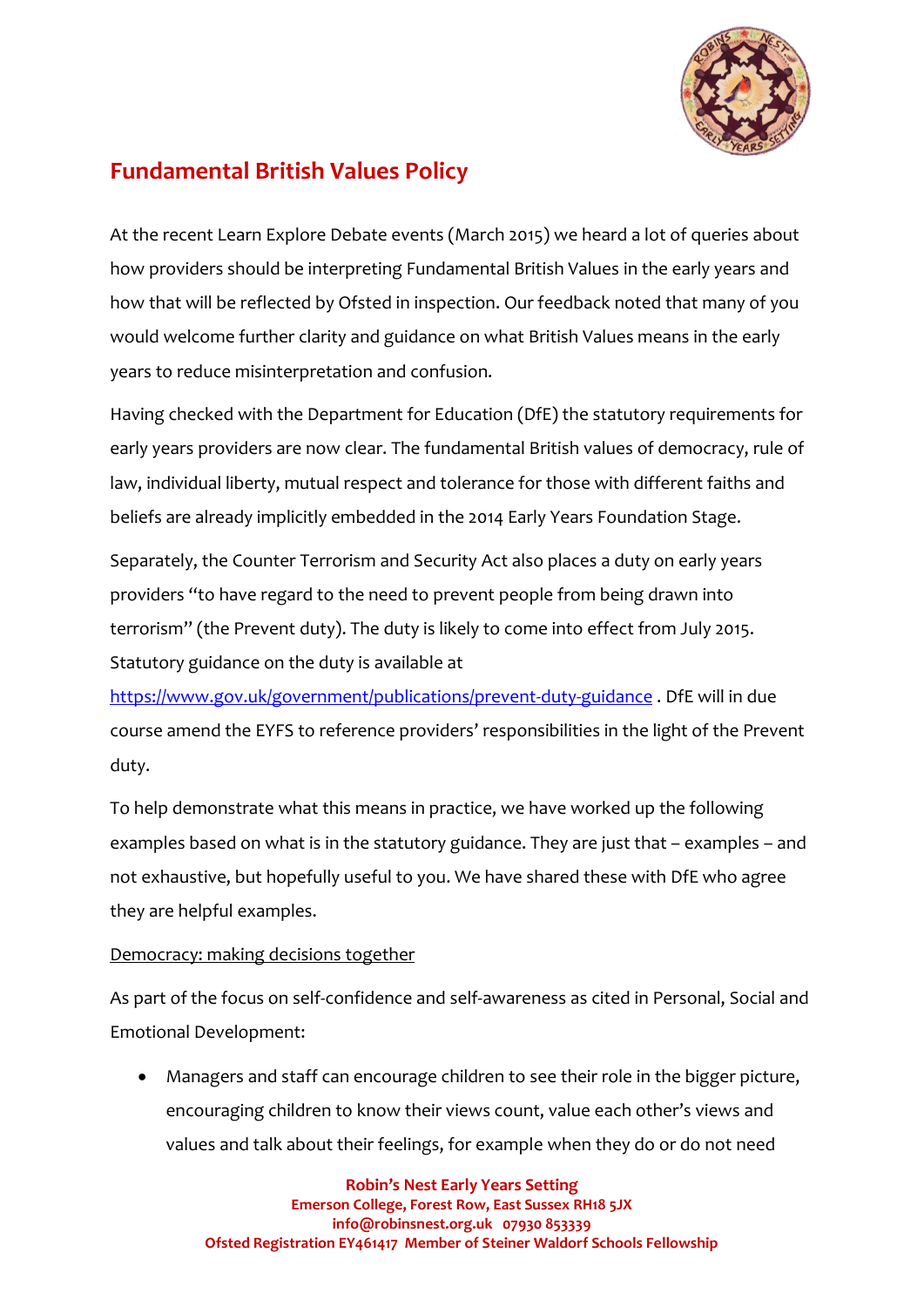

help. When appropriate demonstrate democracy in action, for example, children sharing views on what the theme of their role play area could be with a show of hands.

 Staff can support the decisions that children make and provide activities that involve turn-taking, sharing and collaboration. Children should be given opportunities to develop enquiring minds in an atmosphere where questions are valued.

## Rule of law: understanding rules matter as cited in Personal Social and Emotional development

As part of the focus on managing feelings and behaviour:

- Staff can ensure that children understand their own and others' behaviour and its consequences, and learn to distinguish right from wrong.
- Staff can collaborate with children to create the rules and the codes of behaviour, for example, to agree the rules about tidying up and ensure that all children understand rules apply to everyone.

## Individual liberty: freedom for all

As part of the focus on self-confidence and self-awareness, and people and communities as cited in Personal Social and Emotional development and Understanding the World:

- Children should develop a positive sense of themselves. Staff can provide opportunities for children to develop their self-knowledge, self-esteem and increase their confidence in their own abilities, for example through allowing children to take risks on an obstacle course, mixing colours, talking and their experiences and learning.
- Staff should encourage a range of experiences that allow children to explore the language of feelings and responsibility, reflect on their differences and understand we are free to have different opinions, for example in a small group discuss what they feel about transferring into Reception Class.

**Robin's Nest Early Years Setting Emerson College, Forest Row, East Sussex RH18 5JX info@robinsnest.org.uk 07930 853339 Ofsted Registration EY461417 Member of Steiner Waldorf Schools Fellowship**